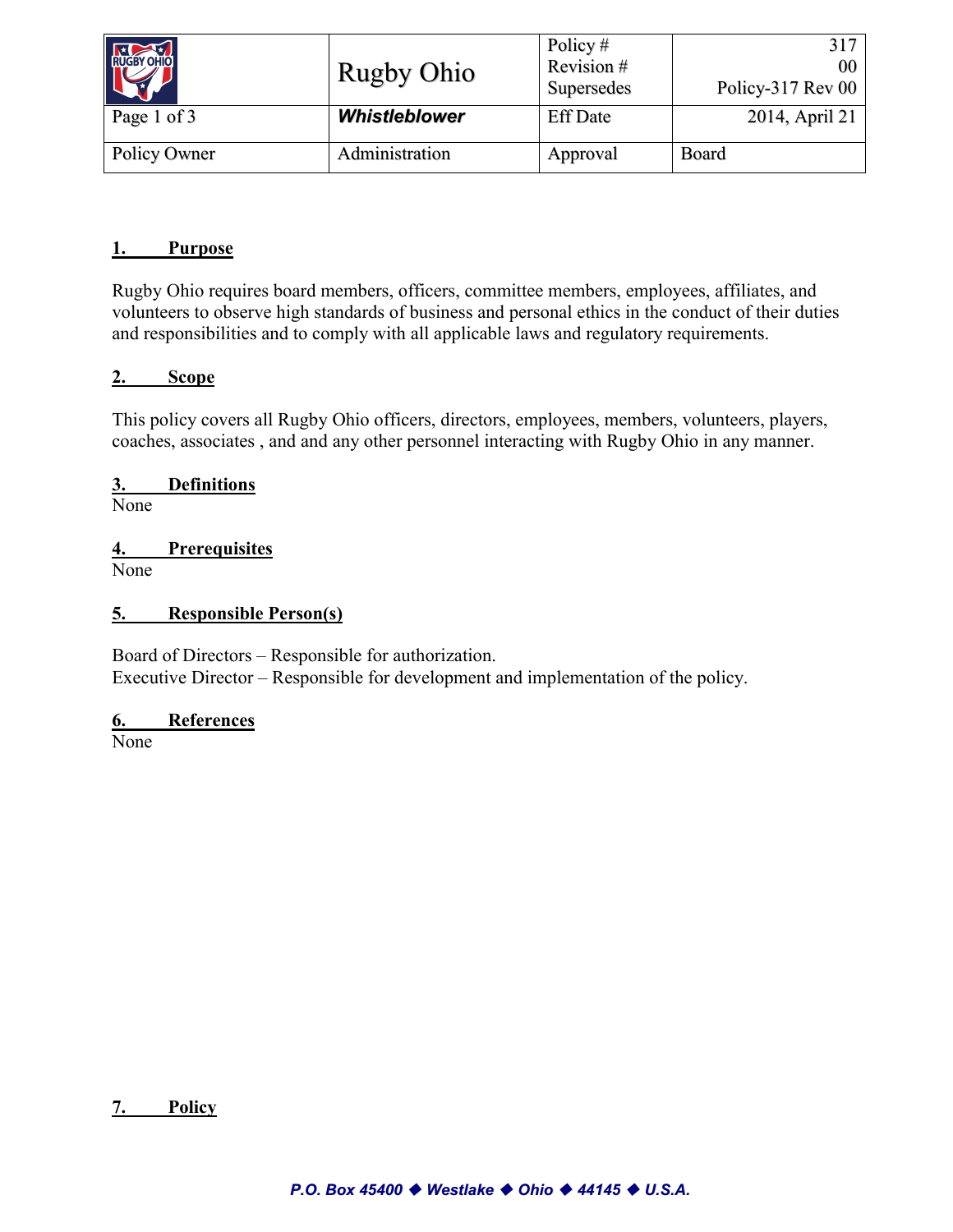| RUGBY OHIO   | <b>Rugby Ohio</b>    | Policy $#$<br>Revision#<br>Supersedes | 317<br>00<br>Policy-317 Rev 00 |
|--------------|----------------------|---------------------------------------|--------------------------------|
| Page 2 of 3  | <b>Whistleblower</b> | <b>Eff Date</b>                       | 2014, April 21                 |
| Policy Owner | Administration       | Approval                              | Board                          |

# *Reporting Responsibility.*

Rugby Ohio seeks to have an "Open Door Policy" and encourages officers, directors, employees, members, volunteers, players, coaches, and associates to share their questions, concerns, suggestions, or complaints regarding Rugby Ohio and its operations with someone who can address them properly. In most cases, the Executive Director is generally in the best position to address an area of concern. However, if a person is not comfortable speaking with the Executive Director or if the person is not satisfied with the Executive Director's response, the person is encouraged to speak with anyone on the Board whom the employee or volunteer is comfortable in approaching, or to directly contact Rugby Ohio's outside legal counsel, whose contact information can be obtained from the Executive Director.

## *No Retaliation.*

No person who in good faith reports a violation of a law or regulation requirement shall suffer harassment, retaliation, or adverse employment or participation consequence. Retaliation against someone who has reported a violation in good faith is subject to discipline up to and including termination of employment or service. This Whistleblower Policy is intended to encourage and enable persons to raise serious concerns within Rugby Ohio prior to seeking resolution outside Rugby Ohio.

## *Compliance Officer.*

Rugby Ohio's Executive Director, working with the Chair of the Board, will act as Rugby Ohio's Compliance Officer. The Compliance Officer is responsible for investigating and resolving all complaints and allegations concerning violations of the Policies and/or Law. The Board Chair or his or her designee will take on the Compliance Officer role if the complaint involves the Executive Director and vice versa. If the complaint involves both the Executive Director and Board Chair, outside legal counsel or another board member will carry out the functions of the Compliance Officer.

## *Accounting and Auditing Matters.*

The Financial Oversight Committee of the Board of Directors shall address all reported concerns or complaints regarding corporate accounting practices, internal controls or auditing. The Compliance Officer shall immediately notify the Financial Oversight Committee of any such complaint and work with the Committee until the matter is resolved.

## *Requirement of Good Faith.*

Anyone filing a complaint concerning a violation or suspected violation of the law, regulatory,

#### *P.O. Box 45400 Westlake Ohio 44145 U.S.A.*